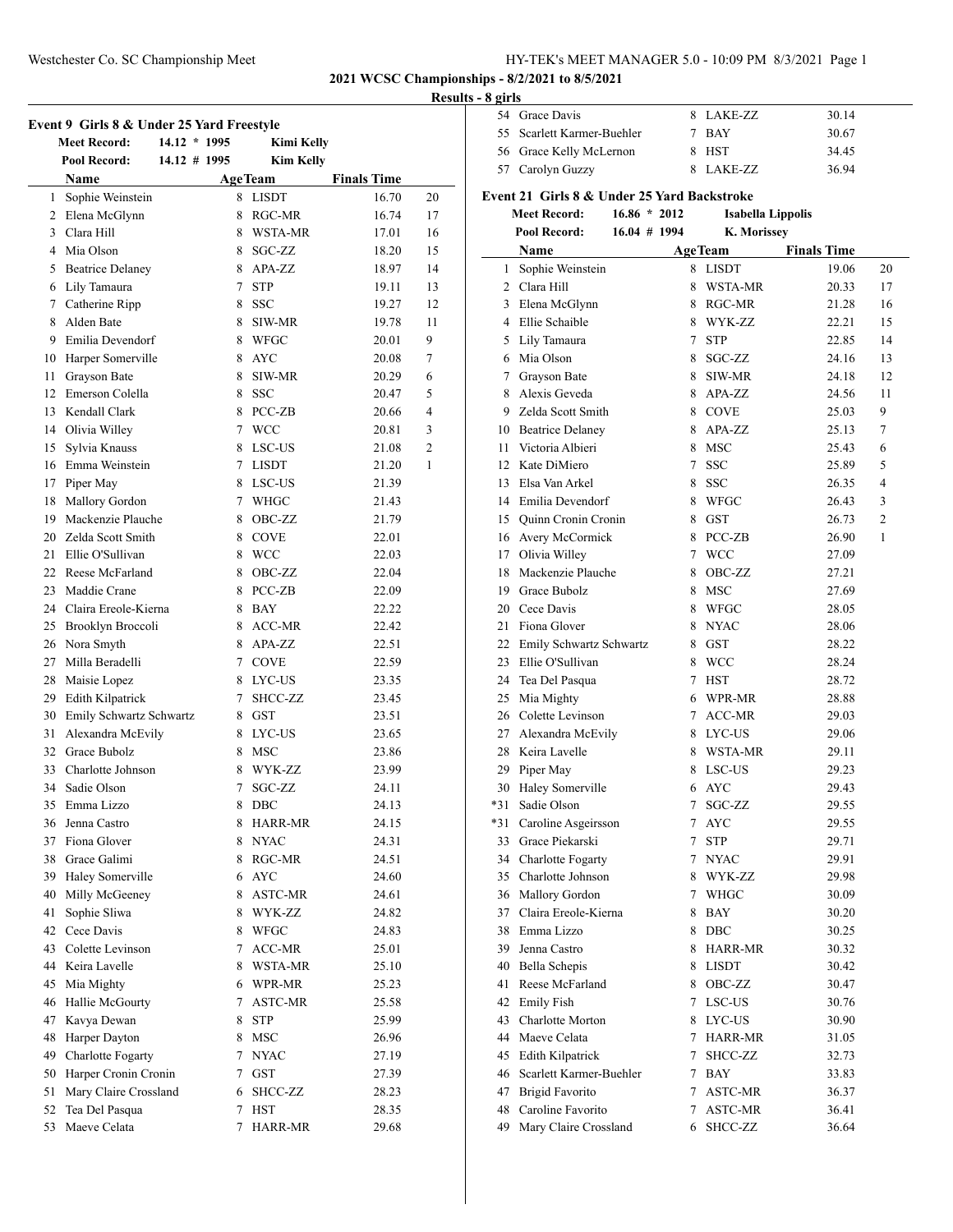# Westchester Co. SC Championship Meet HY-TEK's MEET MANAGER 5.0 - 10:09 PM 8/3/2021 Page 2

**2021 WCSC Championships - 8/2/2021 to 8/5/2021**

### **Results - 8**

| (Event 21 Girls 8 & Under 25 Yard Backstroke) |                      |    |                |                    |  |
|-----------------------------------------------|----------------------|----|----------------|--------------------|--|
|                                               | <b>Name</b>          |    | <b>AgeTeam</b> | <b>Finals Time</b> |  |
|                                               | 50 Lilah Sbrega      | 8  | <b>HST</b>     | 38.48              |  |
|                                               | 51 Grace Davis       | 8. | LAKE-ZZ        | 39.10              |  |
|                                               | 52 Cece DeTone       |    | <b>DBC</b>     | 39.24              |  |
|                                               | 53 Carolyn Guzzy     | 8. | LAKE-ZZ        | 44.09              |  |
|                                               | --- Charlotte Murphy |    | SIW-MR         | DQ                 |  |
|                                               | --- Nora Carey       |    | RGC-MR         | DO                 |  |
|                                               | --- Kendall Clark    |    | PCC-ZB         | DO                 |  |
|                                               | --- Maeven Scahill   |    | <b>COVE</b>    | DO                 |  |

### **Event 31 Girls 8 & Under 25 Yard Breaststroke**

**Meet Record: 19.08 \* 1980 J. Gibbons**

|                     | Pool Record:                 | $18.83 \# 2000$ |                 | M. Chapman     |                    |                |
|---------------------|------------------------------|-----------------|-----------------|----------------|--------------------|----------------|
|                     | Name                         |                 |                 | <b>AgeTeam</b> | <b>Finals Time</b> |                |
| 1                   | Sophie Weinstein             |                 | 8               | <b>LISDT</b>   | 22.54              | 20             |
|                     | 2 Quinn Cronin Cronin        |                 |                 | 8 GST          | 23.80              | 17             |
| $\mathbf{3}$        | Bella Schepis                |                 | 8               | LISDT          | 25.12              | 16             |
| 4                   | Mia Olson                    |                 | 8               | SGC-ZZ         | 25.94              | 15             |
| 5                   | Ellie Schaible               |                 | 8               | WYK-ZZ         | 26.41              | 14             |
| 6                   | <b>Beatrice Delaney</b>      |                 | 8               | APA-ZZ         | 26.64              | 13             |
| 7                   | Zelda Scott Smith            |                 | 8               | <b>COVE</b>    | 26.76              | 12             |
| 8                   | Catherine Ripp               |                 |                 | 8 SSC          | 26.82              | 11             |
| 9                   | Alden Bate                   |                 | 8               | SIW-MR         | 27.27              | 9              |
| 10                  | Harper Somerville            |                 | 8               | <b>AYC</b>     | 28.05              | 7              |
| *11                 | Avery McCormick              |                 |                 | 8 PCC-ZB       | 28.15              | 5.5            |
| $*11$               | Sloane Caldwell              |                 | 8               | SGC-ZZ         | 28.15              | 5.5            |
| 13                  | Savannah Watson              |                 |                 | 8 WCC          | 28.53              | 4              |
| 14                  | Lucy Page                    |                 |                 | 8 RGC-MR       | 28.63              | 3              |
| 15                  | Alexis Geveda                |                 | 8               | APA-ZZ         | 28.78              | $\overline{c}$ |
| 16                  | Alexis Applefeld             |                 | 8               | <b>WCC</b>     | 30.04              | 1              |
| 17                  | Milla Beradelli              |                 |                 | 7 COVE         | 30.13              |                |
| 18                  | Keira Lavelle                |                 | 8               | WSTA-MR        | 30.91              |                |
| 19                  | Penelope McGibbon            |                 |                 | 8 PCC-ZB       | 31.30              |                |
| 20                  | Maisie Lopez                 |                 |                 | 8 LYC-US       | 31.44              |                |
| 21                  | Grace Galimi                 |                 |                 | 8 RGC-MR       | 31.50              |                |
| 22                  | Emerson Mercurio             |                 | 8               | <b>SSC</b>     | 33.17              |                |
| 23                  | Charlotte Morton             |                 |                 | 8 LYC-US       | 33.50              |                |
| 24                  | Kavya Dewan                  |                 | 8               | <b>STP</b>     | 33.76              |                |
| 25                  | Ellen Chang                  |                 | 8               | <b>STP</b>     | 34.35              |                |
| 26                  | Brooklyn Broccoli            |                 |                 | 8 ACC-MR       | 35.07              |                |
| 27                  | Ella McGough                 |                 | 8               | <b>AYC</b>     | 35.48              |                |
| 28                  | Grace Bubolz                 |                 | 8               | <b>MSC</b>     | 36.83              |                |
| 29                  | Sophie Sliwa                 |                 | 8               | WYK-ZZ         | 38.19              |                |
| 30                  | Rin Oxendine                 |                 | 7               | <b>NYAC</b>    | 40.39              |                |
| $\overline{a}$      | Milly McGeeney               |                 | 8               | <b>ASTC-MR</b> | DQ                 |                |
|                     | --- Emily Bach               |                 | 8               | ASTC-MR        | DQ                 |                |
| $\cdots$            | Abby Goldstein               |                 | 8               | DBC            | DQ                 |                |
|                     | --- Charlotte Murphy         |                 | $\tau$          | SIW-MR         | DQ                 |                |
|                     | --- Polina Ostaskin Ostaskin |                 |                 | $6$ GST        | DQ                 |                |
| $- - -$             | Edith Kilpatrick             |                 | $7^{\circ}$     | SHCC-ZZ        | DQ                 |                |
|                     | --- Julia Brown              |                 |                 | 7 BAY          | DQ                 |                |
|                     | --- Bridget Haggerty         |                 |                 | 7 MSC          | DQ                 |                |
| $---$               | Kaitlyn Constantine          |                 |                 | 8 HST          | DQ                 |                |
| $\mathbb{R}^{2n+1}$ | Tea Del Pasqua               |                 | $7\overline{ }$ | <b>HST</b>     | DQ                 |                |
|                     | --- Grace Davis              |                 | 8               | LAKE-ZZ        | DQ                 |                |
| $\frac{1}{2}$       | <b>Blaze Comfort</b>         |                 | 8               | OBC-ZZ         | DQ                 |                |
| $\sim$              | Mackenzie Plauche            |                 | 8               | OBC-ZZ         | DQ                 |                |

| 8 girls        |                                                              |                 |                         |                    |                        |
|----------------|--------------------------------------------------------------|-----------------|-------------------------|--------------------|------------------------|
|                | Madeline Pasqua                                              |                 | 7 LSC-US                | DQ                 |                        |
|                | Mabel Gilmartin                                              | 6               | <b>NYAC</b>             | DQ                 |                        |
|                | Kali O'Rourke                                                | 7               | <b>WFGC</b>             | DO                 |                        |
| ---            | Cece DeTone                                                  | 7               | <b>DBC</b>              | DO                 |                        |
| ---            | Maggie Jacob                                                 | 8               | <b>WFGC</b>             | DQ                 |                        |
|                | Event 41 Girls 8 & Under 25 Yard Butterfly                   |                 |                         |                    |                        |
|                | <b>Meet Record:</b>                                          | $15.23 * 1995$  | <b>Claire Weinstein</b> |                    |                        |
|                | <b>Pool Record:</b>                                          | $15.23 \# 2015$ | C. Weinstein            |                    |                        |
|                | Name                                                         |                 | <b>AgeTeam</b>          | <b>Finals Time</b> |                        |
| 1              | Elena McGlynn                                                | 8               | $RGC-MR$                | 18.58              | 20                     |
| $\overline{c}$ | Clara Hill                                                   | 8               | WSTA-MR                 | 18.86              | 17                     |
| 3              | Lily Tamaura                                                 | 7               | <b>STP</b>              | 21.27              | 16                     |
| 4              | Ellie Schaible                                               | 8               | WYK-ZZ                  | 21.30              | 15                     |
| 5              | Catherine Ripp                                               | 8               | <b>SSC</b>              | 22.12              | 14                     |
| 6              | Avery McCormick                                              | 8               | PCC-ZB                  | 23.40              | 13                     |
| 7              | Elsa Van Arkel                                               | 8               | <b>SSC</b>              | 23.73              | 12                     |
| 8              | Grayson Bate                                                 | 8               | SIW-MR                  | 24.67              | 11                     |
| 9              | Maddie Crane                                                 | 8               | PCC-ZB                  | 24.84              | 9                      |
| 10             | Carson Rooney                                                | 7               | $APA-ZZ$                | 24.88              | 7                      |
| 11             | Harper Somerville                                            | 8               | <b>AYC</b>              | 25.04              | 6                      |
| 12             | Alden Bate                                                   | 8               | SIW-MR                  | 25.25              | 5                      |
|                | 12 $E_{\text{out}}(1)$ , $D_{\text{out}}(1)$ , $\mathcal{L}$ |                 | $0$ WECC                | 2500               | $\boldsymbol{\Lambda}$ |

| 10             | Carson Rooney          | 7 | APA-ZZ         | 24.88 | 7 |
|----------------|------------------------|---|----------------|-------|---|
| 11             | Harper Somerville      | 8 | <b>AYC</b>     | 25.04 | 6 |
| 12             | Alden Bate             | 8 | SIW-MR         | 25.25 | 5 |
| 13             | Emilia Devendorf       | 8 | WFGC           | 25.68 | 4 |
| 14             | Emma Weinstein         | 7 | LISDT          | 25.72 | 3 |
| 15             | Mallory Gordon         | 7 | WHGC           | 26.13 | 2 |
| 16             | Maisie Lopez           | 8 | LYC-US         | 26.32 | 1 |
| 17             | <b>Bella Schepis</b>   | 8 | LISDT          | 27.32 |   |
| 18             | Savannah Watson        | 8 | WCC            | 27.49 |   |
| 19             | Syra Kaishap           | 8 | SGC-ZZ         | 28.38 |   |
| 20             | Ellie O'Sullivan       | 8 | <b>WCC</b>     | 28.40 |   |
| 21             | Quinn Cronin Cronin    | 8 | <b>GST</b>     | 28.42 |   |
| 22             | Claire Russell         | 8 | APA-ZZ         | 28.98 |   |
| 23             | Grace Galimi           | 8 | RGC-MR         | 29.24 |   |
| 24             | Sylvia Knauss          | 8 | LSC-US         | 29.43 |   |
| 25             | <b>Elizabeth Petty</b> | 7 | LYC-US         | 29.53 |   |
| 26             | Mia Mighty             | 6 | WPR-MR         | 29.72 |   |
| 27             | Sadie Olson            | 7 | SGC-ZZ         | 30.24 |   |
| 28             | Brooklyn Broccoli      | 8 | ACC-MR         | 31.11 |   |
| 29             | <b>Blaze Comfort</b>   | 8 | OBC-ZZ         | 32.04 |   |
| 30             | Emma Lizzo             | 8 | <b>DBC</b>     | 32.27 |   |
| 31             | Milla Beradelli        | 7 | <b>COVE</b>    | 32.99 |   |
| 32             | Harper Dayton          | 8 | MSC            | 34.42 |   |
| 33             | Charlotte Fogarty      | 7 | <b>NYAC</b>    | 34.81 |   |
| 34             | Charlotte Johnson      | 8 | WYK-ZZ         | 34.83 |   |
| 35             | Mary Claire Crossland  | 6 | SHCC-ZZ        | 36.90 |   |
| 36             | Hallie McGourty        | 7 | <b>ASTC-MR</b> | 37.17 |   |
| 37             | Fiona Glover           | 8 | <b>NYAC</b>    | 38.86 |   |
| $\overline{a}$ | Emily Kiernan          | 7 | DBC            | DQ    |   |
| $\overline{a}$ | <b>Brigid Favorito</b> | 7 | <b>ASTC-MR</b> | DQ    |   |
| ---            | Lilah Sbrega           | 8 | <b>HST</b>     | DQ    |   |
| ---            | Kaitlyn Constantine    | 8 | <b>HST</b>     | DQ    |   |
| $---$          | Cece Davis             | 8 | <b>WFGC</b>    | DQ    |   |
| ---            | Piper May              | 8 | LSC-US         | DQ    |   |
| $---$          | Reese McFarland        | 8 | OBC-ZZ         | DQ    |   |
| ---            | Ellen Chang            | 8 | <b>STP</b>     | DQ    |   |
| ---            | Ciara Gleber           | 8 | <b>MSC</b>     | DQ    |   |
| $\overline{a}$ | Juliana Bentley        | 7 | <b>COVE</b>    | DQ    |   |
| $---$          | Harper Cronin Cronin   | 7 | GST            | DQ    |   |